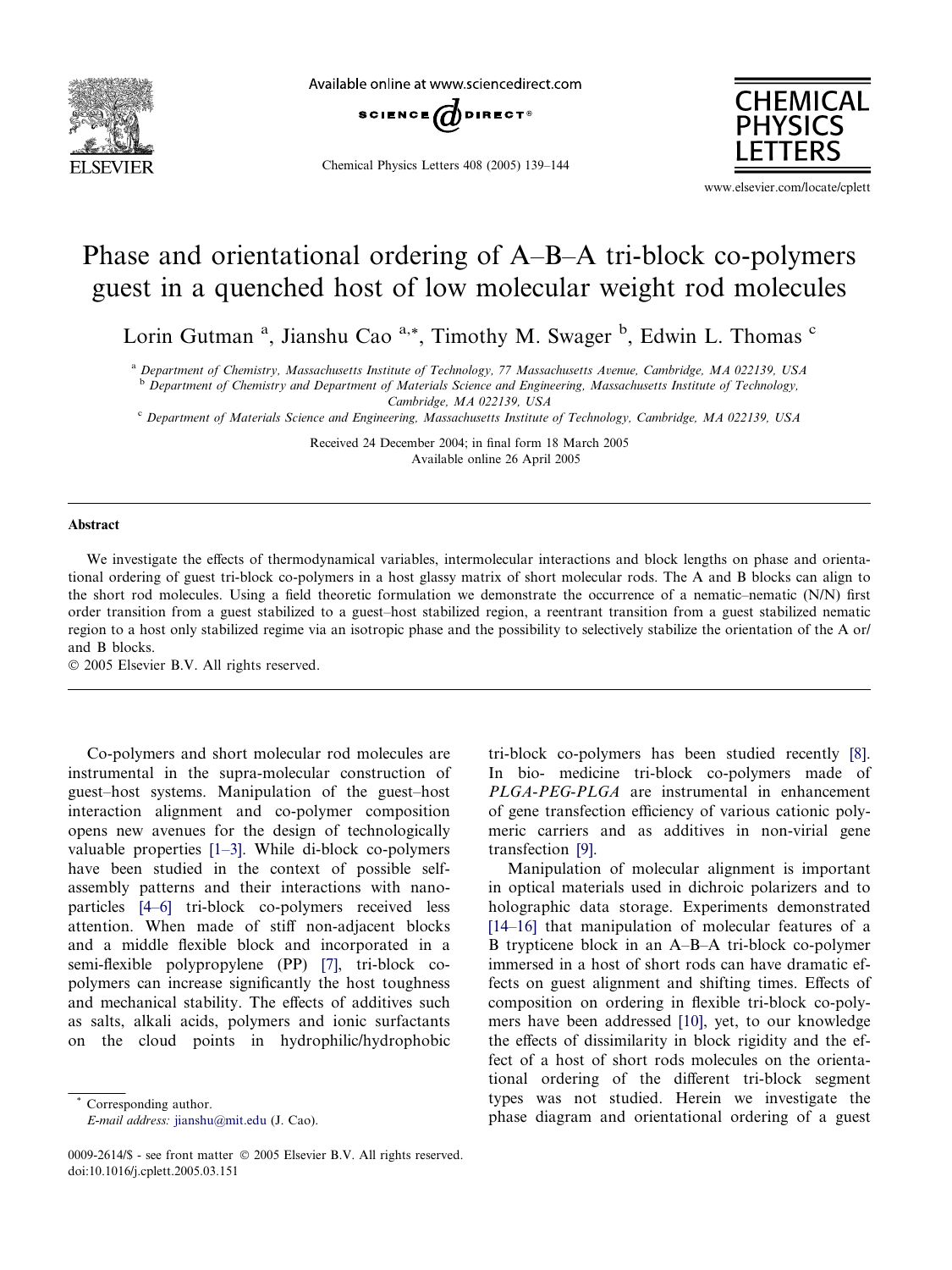<span id="page-1-0"></span>of A–B–A tri-block co-polymers mixed with short molecular rods. A typical guest–host system is depicted in Fig. 1. The simplest microscopic Hamiltonian for the A–B–A tri-block/short rod mixture that captures these interaction alignment features is

$$
H = \sum_{i=1}^{N} \left( \int_{0}^{L_{A}} + \int_{L_{A+L_{B}}}^{L} \right) \frac{\beta \epsilon_{A}}{2} \dot{\mathbf{u}}^{2}(n_{i}) d n_{i}
$$
  
+ 
$$
\int_{L_{A}}^{L_{A}+L_{B}} \frac{\beta \epsilon_{B}}{2} \dot{\mathbf{u}}^{2}(n_{i}) d n_{i} - \frac{w_{r,r}}{2} \sum_{k,l=1}^{M,M} \delta(\mathbf{r}_{k} - \mathbf{r}_{l})
$$
  
×  $(1 - (\mathbf{u}_{k} \times \mathbf{u}_{l})^{2}) - w_{r,A} \sum_{i,k=1}^{N,M} \left( \int_{0}^{L_{A}} + \int_{L_{A}+L_{B}}^{L} \right)$   
×  $d n_{i} \delta(\mathbf{r}(n_{i}) - \mathbf{r}_{k}) (1 - (\mathbf{u}(n_{i}) \times \mathbf{u}_{k})^{2})$   
-  $w_{r,B} \sum_{i,k=1}^{N,M} \int_{L_{A}}^{L_{A}+L_{B}} d n_{i} \delta(\mathbf{r}(n_{i}) - \mathbf{r}_{k}) (1 - (\mathbf{u}(n_{i}) \times \mathbf{u}_{k})^{2})$   
- 
$$
\frac{w_{A,A}}{2} \sum_{i,j=1}^{N,N} \left( \int_{0}^{L_{A}} + \int_{L_{A}+L_{B}}^{L} \right) d n_{i} \left( \int_{0}^{L_{A}} + \int_{L_{A}+L_{B}}^{L} \right)
$$
  
×  $d n'_{j} \delta(\mathbf{r}(n_{i}) - \mathbf{r}(n'_{j})) (1 - (\mathbf{u}(n_{i}) \times \mathbf{u}(n'_{j}))^{2}) - \frac{w_{A,B}}{2}$   
× 
$$
\sum_{i,j=1}^{N,N} \left( \int_{0}^{L_{A}} + \int_{L_{A}+L_{B}}^{L} \right) d n_{i} \int_{L_{A}}^{L_{A}+L_{B}} d n'_{j} \delta(\mathbf{r}(n_{i}) - \mathbf{r}(n'_{j}))
$$
  
×  $(1 - (\mathbf{u}(n_{i}) \times \mathbf{u}(n'_{j}))^{2}) - \frac{w_{B,B}}{2} \sum_{i,j=1}^{N,N} \int$ 

where  $i$ ,  $j$  are chain indexes,  $k$ ,  $l$  are indexes for the short molecular rods, M is the number of short rods and N is the number of polymer chains.  $r(n_i)$  is the spatial location of the *n*th segment on the *i*th chain,  $\mathbf{u}(n_i)$  is the tangent vector at  $n_i$  on the backbone of the *i*th polymer chain.  $r_k$  is the spatial location of the kth rod,  $\mathbf{u}_k$  is the director of the kth rod,  $L_A$ ,  $L_B$  and  $L$ are the A block, B block and polymer lengths, respectively. First and second terms in Eq. (1) are interaction potentials among adjacent segments which reside in the A and B semi-flexible blocks and  $\beta \epsilon_A/2$ ,  $\beta \epsilon_B/2$  are the local bending penalties. Third, fourth and fifth terms in Eq. (1) represents the rod–rod, rod–A segment and rod–B segment microscopic alignment, respectively. Last three terms are the A–A, A–B and B–B interactions, respectively. Most generally the short range anisotropic potential among molecular species o, m has the form:  $\frac{w_{0,m}}{2} \sum_{o,m} \delta(\mathbf{r}_o - \mathbf{r}_m) (1 - (\mathbf{u}_o \times \mathbf{u}_m)^2)$ . Positive  $w_{\text{o,m}}$  indicate a reduction in the o/m inter-molecular free volume from alignment of the molecular directors.



Fig. 1. Schematic representation of two symmetric tri-block copolymers in a guest–host tri-block/short rod molecular mixture: in (a) the middle block is a polypticene polymer. The connected thin lines of the A blocks are long hydrocarbons while host matrix short rod components are the anthracene molecules. (b) is an implicit representation of (a).

First, we express Eq.  $(1)$  with microscopic densities –  $\rho_{\rm m}(\mathbf{r})$  and orientational tensors –  $\sigma_{\rm m}(\mathbf{r})$  given by:

$$
\hat{\rho}_{A}(\mathbf{r}) = \sum_{i} \left( \int_{0}^{L_{A}} + \int_{L_{A}+L_{B}}^{L} \right) d n_{i} \delta(\mathbf{r} - \mathbf{r}(n_{i}));
$$
\n
$$
\hat{\rho}_{B}(\mathbf{r}) = \sum_{i} \int_{L_{A}}^{L_{A}+L_{B}} d n_{i} \delta(\mathbf{r} - \mathbf{r}(n_{i}));
$$
\n
$$
\rho_{r}(\mathbf{r}) = \sum_{k} \delta(\mathbf{r} - \mathbf{r}_{k});
$$
\n
$$
\hat{\sigma}_{A}^{st}(\mathbf{r}) = \sum_{i} \left( \int_{0}^{L_{A}} + \int_{L_{A}+L_{B}}^{L} \right) d n_{i} \delta(\mathbf{r} - \mathbf{r}(n_{i})) \mathbf{u}^{s}(n_{i}) \mathbf{u}^{t}(n_{i});
$$
\n
$$
\hat{\sigma}_{B}^{st}(\mathbf{r}) = \sum_{i} \int_{L_{A}}^{L_{A}+L_{B}} d n_{i} \delta(\mathbf{r} - \mathbf{r}(n_{i})) \mathbf{u}^{s}(n_{i}) \mathbf{u}^{t}(n_{i});
$$
\n
$$
\hat{\sigma}_{r}^{st}(\mathbf{r}) = \sum_{k} \delta(\mathbf{r} - \mathbf{r}_{r,k}) \mathbf{u}_{k}^{s} \mathbf{u}_{k}^{t}. \tag{2}
$$

The index values of m and o, i.e., r, A and B, stand for LC rods and co-polymer A and B blocks.  $s$ ,  $t$  indexes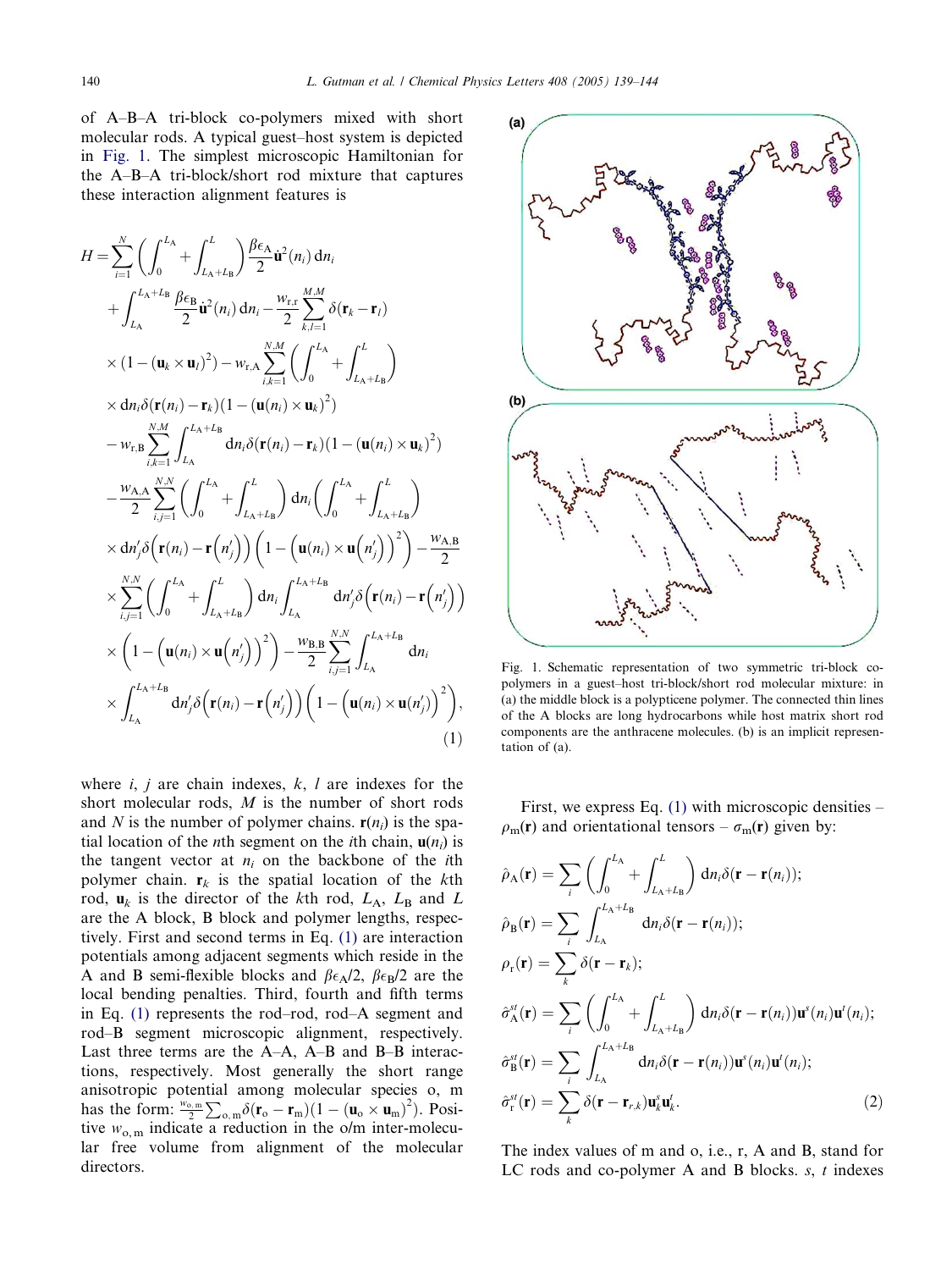represent the  $x$ ,  $y$ ,  $z$  space components. We impose now delta function constraints on the partition function of the guest–host system and exchange the discrete microscopic orientational tensors with continuous orientational tensors for LC rods and A and B segments. The LC rod endpoints are free and a local constraint is required on rod orientational fluctuations. The partition function for the guest–host system is given by

$$
Z[\mathbf{u}(n_i), \mathbf{u}_k] = \left[ \iint\limits_{i=1}^N \prod_{i=1}^N D\mathbf{r}(n_i) \prod_{m=A,B,r} \iint D\sigma_m(\mathbf{r}) \right] \times \left[ \prod_{k=1}^M \int d\mathbf{r}_k \int d\mathbf{u}_k \right] \exp(-H[\sigma_m(\mathbf{r})])
$$
  
 
$$
\times \prod_{i,n_i,\mathbf{r}} \delta[\sigma_A(\mathbf{r}) - \hat{\sigma}_A(\mathbf{r})] \delta[\sigma_B(\mathbf{r}) - \hat{\sigma}_B(\mathbf{r})]
$$
  
 
$$
\times \delta[\mathbf{u}(n_i)^2 - 1] \prod_{k,\mathbf{r}} \delta[\sigma_r(\mathbf{r}) - \hat{\sigma}_r(\mathbf{r})] \delta[\mathbf{u}_k^2 - 1].
$$
 (3)

 $\hat{\sigma}_{\rm m}(\mathbf{r})$  are given in Eq. [\(2\);](#page-1-0) the  $\hat{\sigma}_{\rm m}(\mathbf{r})$  delta function constraints are expressed with auxiliary fields  $\psi_{m}(\mathbf{r})$ . A global constraint set on chain director fluctuations of the A and B blocks is sufficient due to chain connectivity (viz. [\[17\]](#page-5-0) for further details).

$$
Z[\mathbf{u}(n_i), \mathbf{u}_k] = \left[ \iint \prod_{i=1}^N D\mathbf{r}(n_i) \prod_{m=A,B,r} \iint D\psi_m(\mathbf{r}) \times \iint D\sigma_m(\mathbf{r}) \right] \left[ \prod_{k=1}^M \int d\mathbf{r}_k \int d\mathbf{u}_k \right] \times \exp(-H[\hat{\sigma}_m(\mathbf{r})])
$$
  
 
$$
\times \prod_{i,n_i,\mathbf{r}} \exp\left(i \int d\mathbf{r} \psi_p(\mathbf{r}) : [\sigma_p(\mathbf{r}) - \hat{\sigma}_p(\mathbf{r})]\right) \times \int \prod_{p=A,B} d\lambda_p \exp(-i\lambda_p[\mathbf{u}(n_i)^2 - 1]) \times \prod_{k,r} \int d\lambda_{r,k} \exp\left(i \int d\mathbf{r} \psi_r(\mathbf{r}) : [\sigma_r(\mathbf{r}) - \hat{\sigma}_r(\mathbf{r})]\right) \times \exp\left[-i \sum_k (\lambda_{r,k}(\mathbf{u}_k^2 - 1))\right],
$$
 (4)

where  $k$  is the index of the rods. The orientational tensor matrix for the molecular species –  $m = r$ , p, in principal axis representation has the form:

$$
\sigma_{\rm m} = \begin{pmatrix} a_{\rm m} - b_{\rm m} & 0 & 0 \\ 0 & a_{\rm m} + b_{\rm m} & 0 \\ 0 & 0 & 2a_{\rm m} \end{pmatrix} . \tag{5}
$$

Herein, we address the orientational phase diagram and the relation among uniaxial ordering guest–host described by the average order parameter  $\langle S \rangle_m$  with

 $m = A$ , B, r:  $\langle S \rangle_m = .5 \frac{V}{N_m}$  $\sum_{\alpha} \langle 3(\mathbf{v}_{\rm m}^{\alpha} \cdot \mathbf{n}_{\rm m})^2 - 1 \rangle$ .  $\mathbf{v}_{\rm m}^{\alpha}$  is the unit vector which points along the long axis of molecule  $\alpha$  of type m located at  $\mathbf{r}^{\alpha}$ ;  $N_{\text{m}}$  is the number of molecules of type m present in the system. For uniaxial ordering, the orientational order parameter,  $\langle S \rangle_{\text{m}}$ , is related to the principal axis components of the orientational tensor in the following way  $\langle S \rangle_m = -3a_m/\rho_m$ .  $1 > \langle S \rangle_{\text{m}} > 0$  signals uniaxial nematic ordering while  $-0.5 < \langle S \rangle_{\text{m}} < 0$  signals discotic ordering. In Einstein notation (alike indexes are summed over),  $\sigma_{\rm m}^{t,t} = \rho_{\rm m}$ . The tri-block entropy is calculated now exactly for finite chains by noting that:

$$
S_{\text{tri-block}} = \mathrm{d}\mathbf{u}_0 \int \mathrm{d}\mathbf{u}_{L_{\text{A}}} \int \mathrm{d}\mathbf{u}_{L_{\text{B}}} \int \mathrm{d}\mathbf{u}_L G_1 (\mathbf{u}_{L_{\text{A}}} - \mathbf{u}_0; L_{\text{A}})
$$

$$
\times G_2 (\mathbf{u}_{L_{\text{B}}} - \mathbf{u}_{L_{\text{A}}}; L_{\text{B}} - L_{\text{A}}) G_1 (\mathbf{u}_L - \mathbf{u}_{L_{\text{B}}}; L - L_{\text{B}}),
$$
(6)

where  $G$  is the propagator for an harmonic oscillator in imaginary time adapted to the present polymer problem. We carry out the integrals exactly in Eq. (6) and obtain

$$
S_{\text{tri-block}} = \left[ \frac{A_2^{0.5}}{C_1 \sqrt{A_1 (C_1 - C_1^{-1}) + A_2 C_2}} \right] \times \left[ \frac{\sqrt{\pi}}{\sqrt{A_1 (C_1 - C_1^{-1}) + A_2 C_2 + \frac{A_2^2 C_1}{A_1 (1 - C_1^2) - A_2 C_2 C_1}}} \right],
$$
\n(7)

with

$$
A_1 = \frac{2e_A(\lambda_A + \psi_A)^{0.5}}{2\sinh\left[L_A\left(\frac{2(\lambda_A + \psi_A)}{e_A}\right)^{0.5}\right]};
$$
  
\n
$$
A_2 = \frac{2e_B(\lambda_B + \psi_B)^{0.5}}{2\sinh\left[L_B\left(\frac{2(\lambda_A + \psi_B)}{e_B}\right)^{0.5}\right]};
$$
  
\n
$$
C_1 = \cosh\left[L_A\left(\frac{2\lambda_A + \psi_A}{e_A}\right)^{0.5}\right];
$$
  
\n
$$
C_2 = \cosh\left[L_B\left(\frac{2\lambda_B + \psi_A}{e_B}\right)^{0.5}\right].
$$
\n(8)

The expression above is exact for finite length blocks. Here, we consider long blocks; in fact for blocks of  $\approx$ 15–20 segments, the long chain limit is very close to the exact result. With a Legendre transforms we obtain the free energy dependence on  $\langle S \rangle_{r}$ ,  $\langle S \rangle_{A}$  and  $\langle S \rangle_{B}$ . Herein, we investigate the situations where the interaction alignment among the A and B blocks is negligible. The free energy for the guest–host system, we investigate is: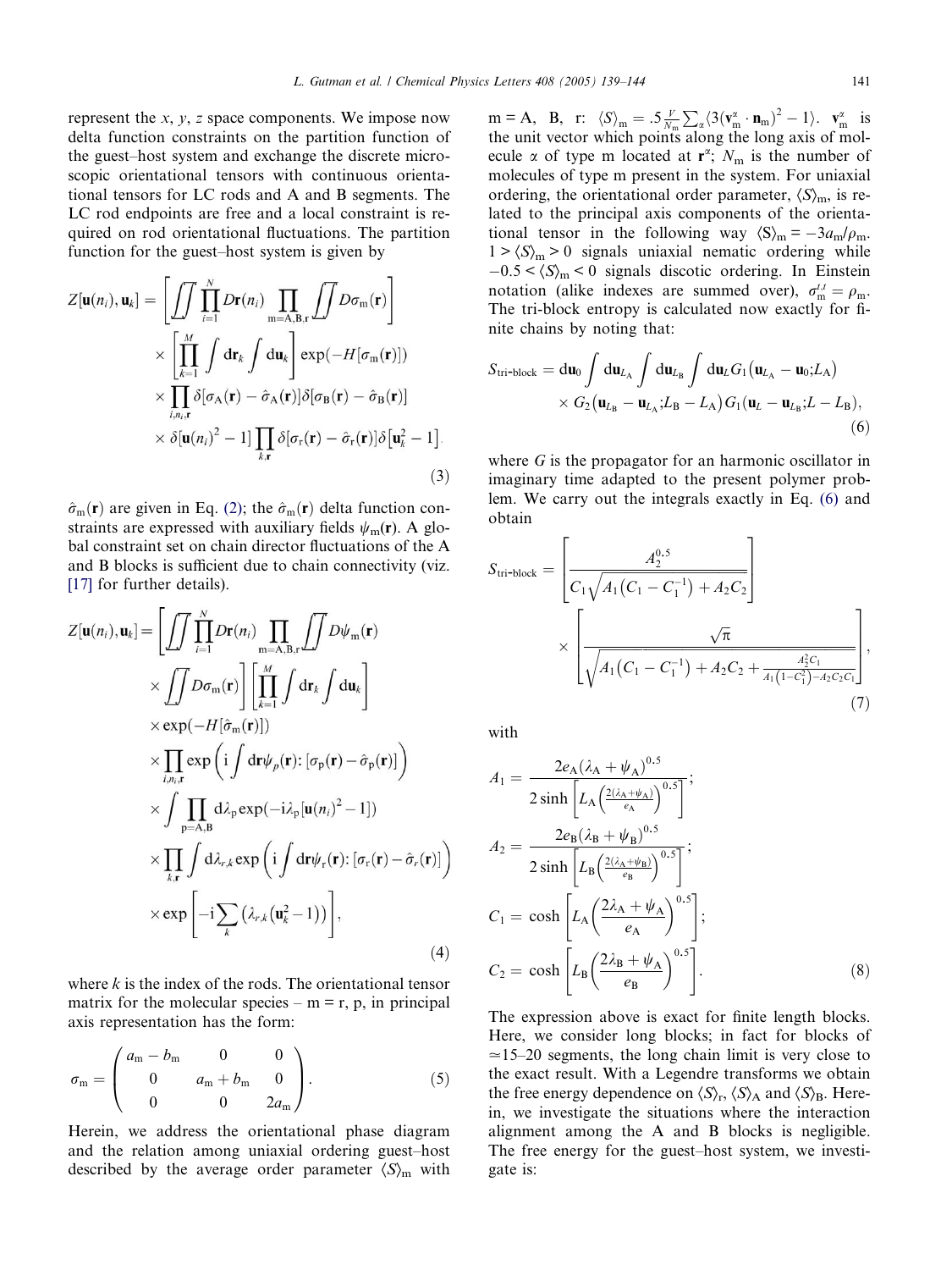$$
F(\langle S \rangle_r, \lambda_A, \lambda_B, \langle S \rangle_A, \langle S \rangle_B)
$$
\n
$$
= \frac{w_{r,r}(1-\rho_p)^2}{3} (\langle S \rangle_r^2 + \langle S \rangle_r + 1)
$$
\n
$$
-0.572365(1-\rho_p) - (1-\rho_p)
$$
\n
$$
\times \log \left[ \frac{\text{Erfi} \left[ \sqrt{w_{r,r}(1-\rho_p) \langle S \rangle_r} \right]}{w_{r,r}(1-\rho_p) \langle S \rangle_r} \right]
$$
\n
$$
\times \left( \frac{\rho_p g x}{1+q x} \left( -\lambda_B + \left( \left( \frac{\rho_p g x}{1+q x} \left( -1 + \langle S \rangle_B^2 \right) w_{B,B} \right) \right/ 3 \right) \right) \right)
$$
\n
$$
+ \frac{1}{\sqrt{2}} \left( \frac{1}{e_B} \right)^{0.5} \left( \left( \lambda_B - \left( 2(1-\rho_p)(-1 + \langle S \rangle_r) w_{B,r} \right) + \left( \frac{\rho_p g x}{1+q x} (-1 + \langle S \rangle_B) w_{B,B} \right) \right/ 3 \right)^{0.5} \right)
$$
\n
$$
+ 2 \left( \lambda_B + \left( (1-\rho_p)(2 + \langle S \rangle_r) w_{B,r} \right) + \left( \frac{\rho_p g x}{1+q x} (2 + \langle S \rangle_B) w_{B,B} \right) / 3 \right)^{0.5} \right)
$$
\n
$$
+ \left( \frac{\rho_p g x}{1+q x} \left( -\lambda_A + \left( \left( \frac{\rho_p}{1+q x} \left( -1 + \langle S \rangle_A^2 \right) w_{A,A} \right) \right/ 3 + \frac{1}{\sqrt{2}} \left( \frac{1}{e_A} \right)^{0.5} \left( \left( \lambda_A - \left( 2(1-\rho_p)(-1 + \langle S \rangle_r) w_{A,r} \right) + \left( \frac{\rho_p}{1+q x} (-1 + \langle S \rangle_A) w_{A,A} \right) \right/ 3 \right)^{0.5} \right) \right) \right)
$$
\n
$$
+ 2 \left( \lambda_{p,A} + \left( (1-\rho_p)(2 + \langle S \rangle_r) w_{A,r} \right)
$$
\n
$$
+ \left(
$$

Erfi in Eq. (9) is the imaginary error function [\[18\]](#page-5-0). The first four terms represent the free energy of the short rod quenched host. Other terms are free energy terms of the tri-blocks and also tri-block host interactions.  $\langle S \rangle_r$ ,  $\langle S \rangle_A$  and  $\langle S \rangle_B$  are rod, A and B block orientational order parameters, respectively.  $qx$  is the block length quotient for the A and B blocks. It is given by  $qx = L_B/2L_A$ .

The limit  $1 - \rho_p \rightarrow 0$  of Eq. (9) and  $qx \rightarrow 0$  recovers the free energy of a many-chains LCPs solution obtained in Eq. (32) of reference [\[17\]](#page-5-0), and the minimal value for uniaxial ordering  $\langle S \rangle_p^c = 0.25$ . The  $\rho_p \rightarrow 0$  limit of Eq. (9) recovers the Mayer–Saupe [\[11–13\]](#page-5-0) result for the magnitude of the orientational ordering at of the N–I transition of short rods, i.e.,  $\langle S \rangle_r^c = 0.42$ . Our result  $w_{r,r}^c = 6.78$  is consistent with the infinitely stiff limit of long worm like chains [\[19\]](#page-5-0) of  $w \approx 7$ . The host is below the glass transition thus the free energy of the guest–host system is minimized analytically with respect to the fields  $\langle S \rangle_r$ , first, in the absence of the tri-block-LC rod interaction. The  $\langle S \rangle_r$  obtained is used in the total free energy –  $F(\langle S \rangle_r, \lambda_A, \langle S \rangle_A, \lambda_B, \langle S \rangle_B)$ . Now, the free energy is optimized with respect to  $\lambda_A$ ,  $\langle S \rangle_A$ ,  $\lambda_B$ ,  $\langle S \rangle_B$  in the pres-



Fig. 2. Effect of the block length quotient  $qx$  on the middle block segment ordering;  $\beta e_A = 0$ ,  $\beta e_B = 7$ ,  $w_{r,r} = 0$ ,  $w_{B,B} = 7$ ,  $w_{A,A} = 0$ ,  $\rho_p = 0.9.$ 

ence of orientational ordering of the LC rods. The unit length chosen in all calculations, the monomer hard sphere diameter, renders chain microscopic interactions and characteristics, L,  $\beta \epsilon$ , w, v,  $\rho$  dimensionless. In Fig 2, we present results for the effect of the block length quotient *qx* on orientational ordering of the B segment in a mixture of A–B–A tri-blocks; the A block is flexible and the B block is stiff. Fig. 2 demonstrates the existence of a lower bound for the critical block length quotient value,  $qx^c = 0.316$ . Below that value of qx (for the given parameters used in Fig. 2), orientational ordering of segments which reside in the stiff block B is precluded. For qx larger than  $qx^c$ ,  $\langle S \rangle_B$  increases fast but levels off slowly. In fact,  $\langle S \rangle_B$  reaches the homo-polymer orientational ordering  $\langle S \rangle$  value at very large qx. That is a direct manifestation of the nature of liquid crystallinity in polymers; the segments are connected at the endpoints with other segments and the connectivity has a significant contribution to overall polymer alignment of the blocks.

[Fig. 3](#page-4-0) displays the variation of orientational ordering with rigidity of the A and the B block,  $qx$ , and tri-block density. In the figure, the matrix of short rods orders around  $\rho_r = 0.54$ . For longer B blocks a transition from a guest stabilized nematic ordering to a guest + host stabilized nematic ordering occurs as a spike nematic transition. It is marked by a discontinuity in the orientational order parameter of the B segments. In [Fig. 3](#page-4-0), the transition depicted at three block length quotient values  $qx = 8, 2, 1$  occurs at the density threshold  $\rho_p \approx 0.455$ . At larger fractions of A segments, i.e.,  $qx = 0.5$ , a different physical picture emerges. Below  $\rho_p \approx 0.6$  the presence of a short B block cannot sustain the guest stabilized orientational ordering and a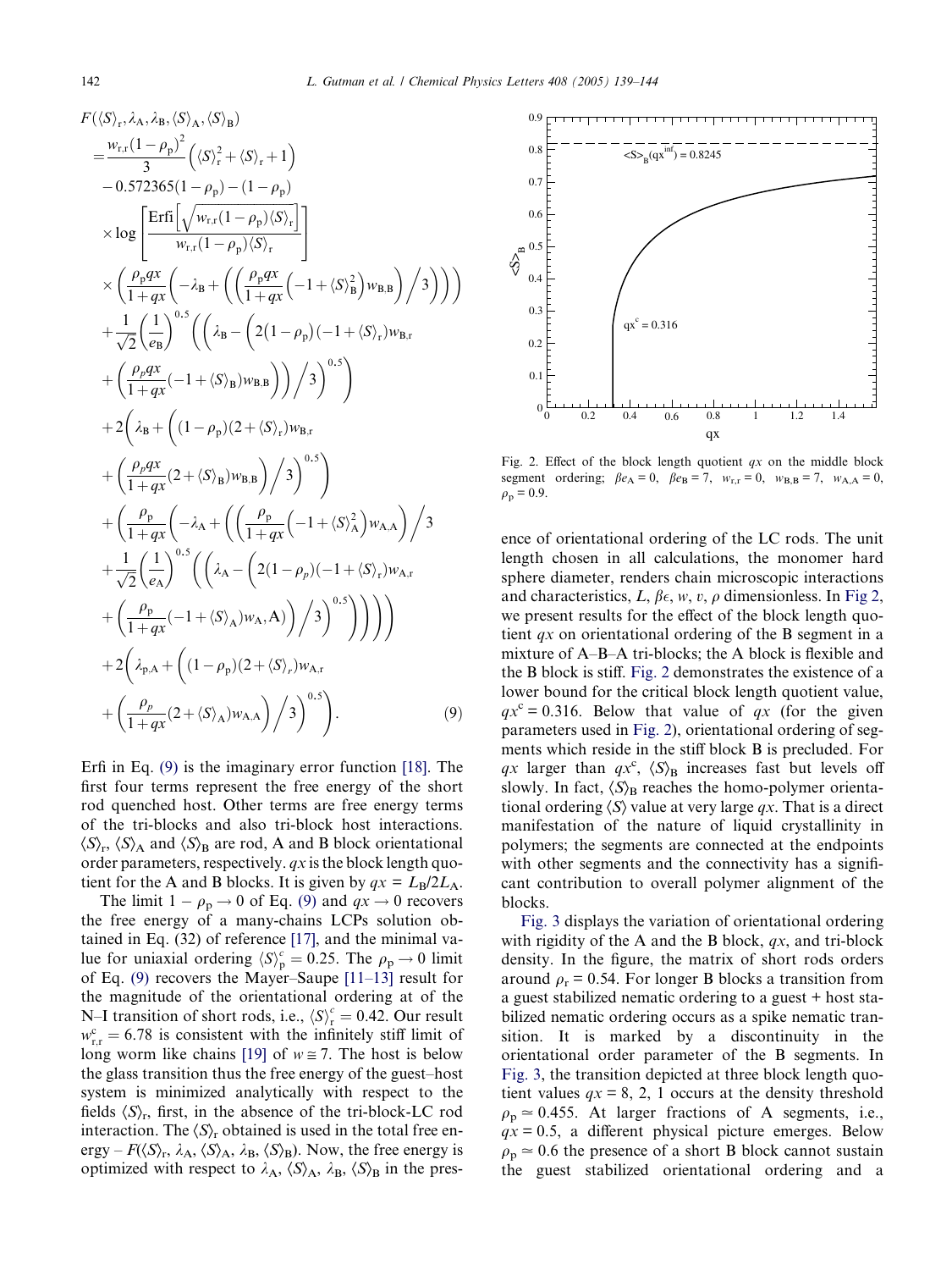<span id="page-4-0"></span>

Fig. 3. Effects of block length quotient, the A and B block rigidity, and the matrix ordering on orientational ordering of the B segments;  $\beta e_A = 0$ ,  $\beta e_B = 7$ ,  $w_{r,r} = 12.5$ ,  $w_{A,A} = 0$ ,  $w_{B,B} = 7$ ,  $w_{B,r} = 3$ .

transition to an isotropic phase occurs. At lower polymer densities i.e.,  $\rho_p = 0.54$ , the glassy host orders via a typical Mayer–Saupe nematic transition. The host ordering stabilizes a non-zero average orientation of the B segments. This host stabilized nematic ordering of the B segments at low  $qx$  values occurs via a step transition from the isotropic phase. In this case the average nematic B segment director orients parallel to the host director. Thus, the reentrant transition occurs from a guest stabilized nematic phase with the average director pointed in some arbitrary direction, via an isotropic phase, to a host stabilized nematic phase with the average molecular director of the B segments aligned with the host director of the short rods. Fig. 3 suggests that the density width of the isotropic phase is controlled by the matrix ordering threshold and the tri-block copolymer quotient qx.

In Fig. 4, we present the phase diagram for A–B–A triblocks that reside in a LC rod glass for  $qx = 1$  at dissim-



Fig. 4. Orientational phase diagram of the A and B segments – triblock density effects;  $\beta e_A = 6$ ,  $\beta e_B = 10$ ,  $qx = 1$ ,  $w_{r,r} = 12.5$ .

ilar bending rigidities of A and B segments, i.e.,  $e_A \neq e_B$ . At interaction alignment values  $w_{r,r}$  above the dashed line, the LC rod molecules are ordered. The A and B segments align their average director parallel to the host and an  $A + B$  nematic phase occurs. Below the thin solid line, the tri-block co-polymer resides in the isotropic phase; above the thin line a guest stabilized isotropic/nematic transition with  $\langle S \rangle_B \neq 0$  occurs. In that regime of interaction alignment  $w_{A,A}$ , the bending rigidity of the A segment –  $e_A$  is low, and  $\langle S \rangle_A = 0$ . Above the thick solid line, the A segments order and a transition to an  $A + B$ guest stabilized nematic phase takes place.

Fig. 5 illustrates the orientational phase dependence on  $qx^c$ . At low values of alignment interaction parameters,  $\langle S \rangle_A = 0$ ,  $\langle S \rangle_B = 0$ ;  $\langle S \rangle_A \neq 0$ ;  $\langle S \rangle_B = 0$ , for long A blocks and relatively low values of  $w_{A,A}$ . Note, the critical  $w_{B,B}^c$  required for orientational ordering of the B segments is lower in  $qx^c \to \infty$  limit then the value of  $w^c_{A,A}$ value in the limit of  $qx^c \rightarrow 0$  for the case where the A block is less rigid then the B block. Ultimately, above  $w_{r,r} \approx 11.35$  the host stabilizes the A + B segment orientational ordering.

In this work we demonstrated the occurrence of a nematic–nematic (N/N) first order transition from a guest stabilized to a guest–host stabilized region and the possibility of a reentrant transition from a guest stabilized nematic region to a host only stabilized regime via an isotropic phase. Selective NMR deuteration can be used to measure  $\langle S \rangle_r$  and  $\langle S \rangle_A$  and  $\langle S \rangle_B$  separately. The Hamiltonian parameters  $w_{r,r}$ ,  $w_{p,p}$  and  $w_{r,p}$  dependence on temperature and density can be obtained from a best fit of the theoretical  $\langle S \rangle$ <sub>r</sub> and  $\langle S \rangle$ <sub>B</sub> to their derived values from NMR measurements.  $e_A$  and  $e_B$  can be obtained from a separate small angle light scattering data of the individual long blocks. The presents analysis suggests new ways to systematically manipulate and selectively stabilize the orientational ordering of the A or/ and B blocks via a judicious choice of A and B block



Fig. 5. Orientational phase diagram of the A and B block segments – quotient block length effects;  $e_A = 6$ ,  $e_B = 10$ ,  $\rho_p = 0.4$ .